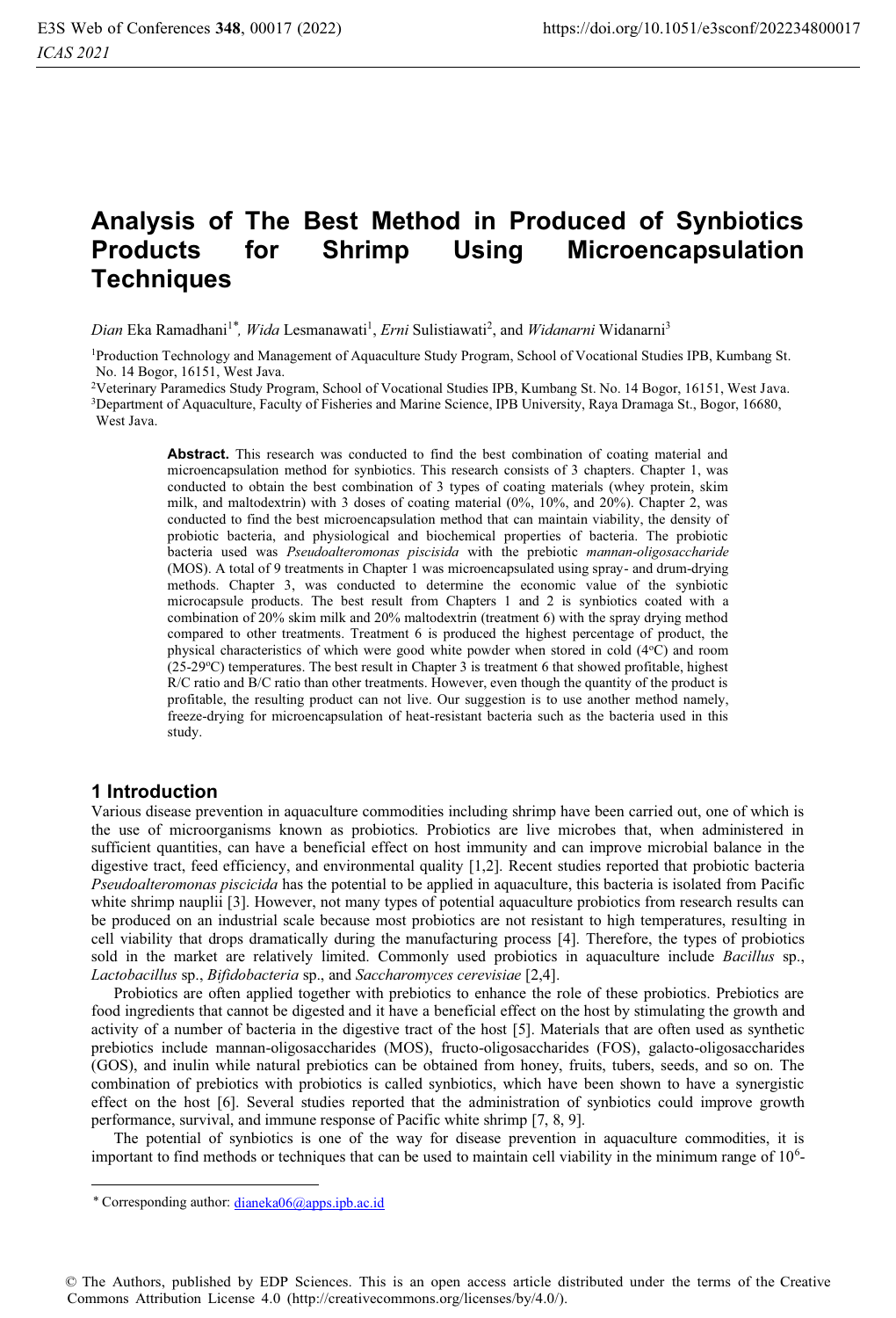107 CFU/g of feed according to the recommended dose [2,10]. Microencapsulation is a new technology for packaging biomolecules or cells in encapsulated membranes to reduce cell loss during the manufacturing process and their release in the host digestive tract. Microencapsulation techniques that are widely used are spray-drying, freeze-drying, drum-drying, and so on. This method is most commonly used in the food, drug, and other feed additive industries [11,12]. In the microencapsulation process, the type of coating material that is often used as a coating material for probiotic bacteria is a combination of whey protein, skim milk, and maltodextrin. Several studies have reported that whey protein, skim milk, and maltodextrin can protect probiotic bacteria during the microencapsulation process [7, 13, 14, 15]. The right combination of coupling material is needed to obtain maximum viability of probiotic bacteria after passing through the microencapsulation process.

This research was conducted to find the best combination of coating material and the best microencapsulation method for probiotic bacteria *Pseudoalteromonas piscicida* mixed with MOS prebiotics so that synbiotic microcapsules with maximum viability can be produced to be applied in shrimp farming activities. The research is divided into 3 chapters. Chapters 1 was conducted to obtain a combination of coating materials that gave maximum results on the viability of probiotic bacteria in the synbiotic microencapsulation process. Chapter 2 was conducted to obtain the best method for the synbiotic microencapsulation process to produce synbiotic microcapsules. Chapters 3 research is to evaluate the economic value of the resulting synbiotic microcapsule product.

# **2 Method**

## **2.1 Time and Place**

This research was carried out from August-November 2020 at Laboratory of Microbiology, IPB Sukabumi Campus and SEAFAST (Southeast Asian Food & Agricultural Science & Technology) Center, Bogor Agricultural University.

## **2.2 Research Material**

The materials needed in this research include cow's milk, rennet pills, skim milk powder, maltodextrin, CaCl<sub>2</sub>, rifampicin, PBS (phosphate-buffered saline; 0,8 g NaCl, 0,02 KH2PO4, 0,15 g Na2HPO4, 0,02 g KCL, and aquadest) , bacto agar, and SWC media (seawater complete; 0,5 g bacto peptone, 0,1 g yeast extract, 0,3 mL glycerol, 75 mL seawater and 25 mL aquadest), probiotic bacteria *Pseudoalteromonas piscicida* 1 Ub from the Laboratory of Fish Health and Management, Department of Aquaculture and prebiotics mannan-oligosaccharide (MOS) (Alltech Inc., KY USA) with a minimum content of 30% crude protein, minimum 1,4% crude fat and maximum 13% crude fiber.

#### **2.3 Research Design**

This research is divided into 3 Chapters. Chapter 1, a combination of 3 types of coating material (whey protein, skim milk and maltodextrin) was used with 3 doses of coating material (0%, 10% and 20%), so there were 9 treatments in total (Table 1). Parameters observed were viability and density of probiotic bacteria before and after coating with various treatments. Chapter 2, the best result from Chapter 1 encapsulated with 2 microencapsulation methods, for a total of 18 treatments (Table 2). The encapsulation methods used are spraydrying and drum-drying. Parameters observed were viability and density of probiotic bacteria after passing through the microencapsulation process. Chapter 3, was conducted to determine the economic value of the three synbiotic microcapsules products so that the best and economical method could be determined to be applied in the field. Observation parameters in the form of profit R/C ratio and B/C ratio.

| <b>Table 1</b> Treatment in stage 1 research: the best combination and dose of coating material |  |
|-------------------------------------------------------------------------------------------------|--|
|-------------------------------------------------------------------------------------------------|--|

| No | Treatment     | <b>Description</b>                                                         |
|----|---------------|----------------------------------------------------------------------------|
|    | <b>PS 10</b>  | Synbiotic coating with whey protein $+10\%$ skim milk                      |
|    | PM 10         | Synbiotic coating with whey protein $+10\%$ maltodextrin                   |
|    | <b>SM 10</b>  | Synbiotic coating with $10\%$ skim milk + $10\%$ maltodextrin              |
| 4  | <b>PS 20</b>  | Synbiotic coating with whey protein $+20\%$ skim milk                      |
|    | PM 20         | Synbiotic coating with whey protein $+20\%$ maltodextrin                   |
| 6  | SM 20         | Synbiotic coating with $20\%$ skim milk + $20\%$ maltodextrin              |
|    | <b>PSM 10</b> | Synbiotic coating with whey protein $+10\%$ skim milk $+10\%$ maltodextrin |
| 8  | <b>PSM 20</b> | Synbiotic coating with whey protein $+20\%$ skim milk $+20\%$ maltodextrin |
| Q  | K             | Synbiotic coating with PBS only (Control)                                  |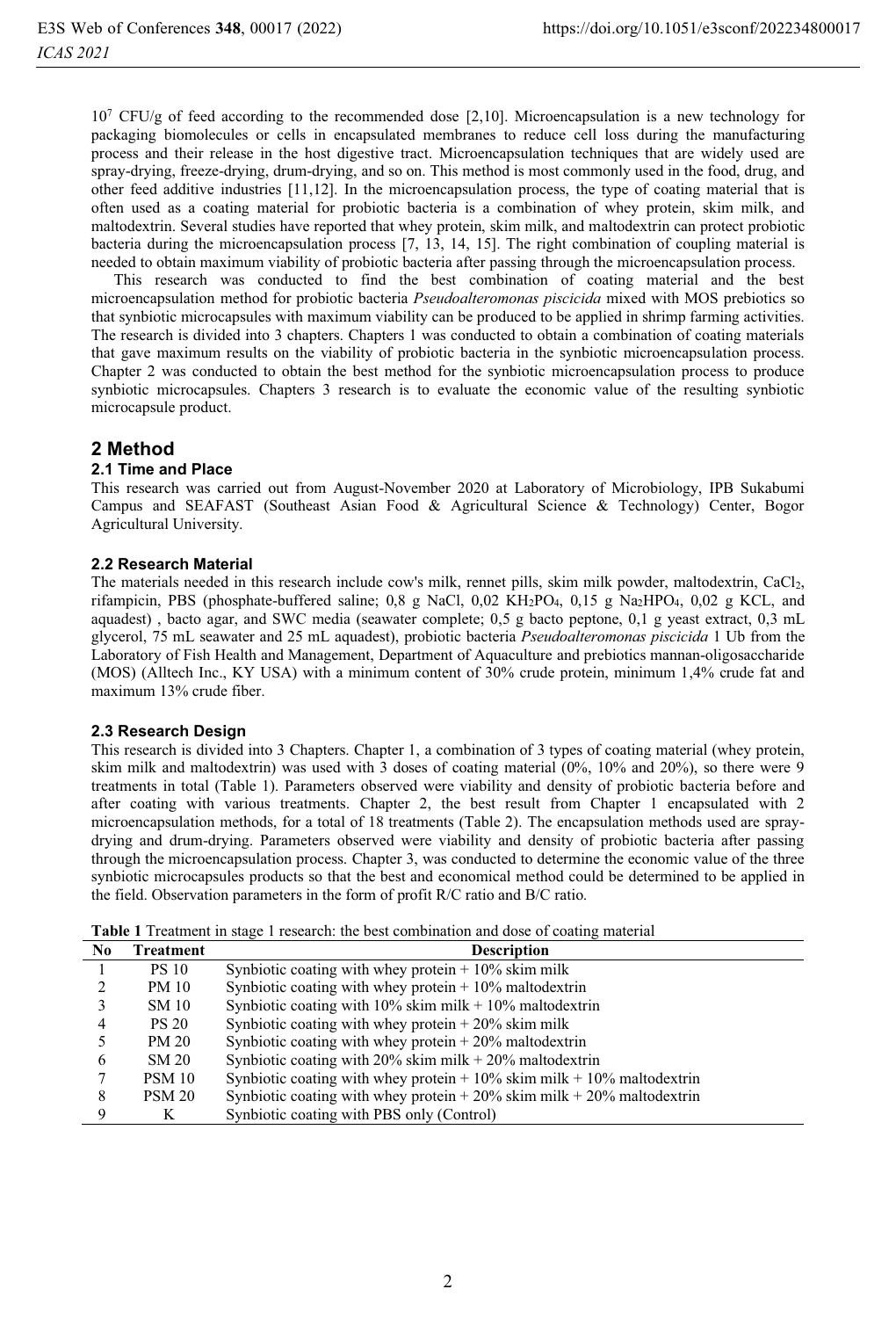| Combination   | coating | <b>Microencapsulation method</b> |                 |  |  |  |
|---------------|---------|----------------------------------|-----------------|--|--|--|
| material      |         | Spray-Drying (S)                 | Drum-Drying (D) |  |  |  |
| <b>PS 10</b>  |         | <b>PS 10-S</b>                   | <b>PS 10-D</b>  |  |  |  |
| <b>PM 10</b>  |         | <b>PM 10-S</b>                   | <b>PM 10-D</b>  |  |  |  |
| <b>SM 10</b>  |         | <b>SM 10-S</b>                   | <b>SM 10-D</b>  |  |  |  |
| <b>PS 20</b>  |         | <b>PS 20-S</b>                   | <b>PS 20-D</b>  |  |  |  |
| <b>PM 20</b>  |         | <b>PM 20-S</b>                   | <b>PM 20-D</b>  |  |  |  |
| <b>SM 20</b>  |         | <b>SM 20-S</b>                   | <b>SM 20-D</b>  |  |  |  |
| <b>PSM 10</b> |         | <b>PSM 10-S</b>                  | <b>PSM 10-D</b> |  |  |  |
| <b>PSM 20</b> |         | <b>PSM 20-S</b>                  | <b>PSM 20-D</b> |  |  |  |
| K             |         | K-S                              | K-D             |  |  |  |

**Table 2** Treatment in Chapter 2: the best microencapsulation method

# **2.4 Procedures**

## *2.4.1 Preparation of Synbiotic*

Bacterial preparation was started by culturing the bacteria on SWC-agar media which already contained the antibiotic rifampicin 50 g/mL as a marker. Then the bacteria were cultured in 50 mL of SWC-liquid media and incubated in a water bath shaker at a temperature of  $29-30^{\circ}$ C for  $18-24$  hours at a speed of 140 rpm, then continued up scaling (1:10). After that, the bacteria were harvested and ready to be centrifuged 1 time and rinsed using PBS. The prebiotic that will be used is Bio-MOS. Synbiotic is made by combining probiotics and prebiotics in the same container.

## *2.4.2 Microencapsulation of Synbiotic*

The first stage begins with the preparation of synbiotics and coating materials. According to the treatment, the coating material is prepared in a separate container. Whey protein coating is obtained by boiling 1L of cow's milk at a temperature of 50-60°C for 15 minutes and constantly stirring. Then wait until the temperature is around 30°C and give rennet pills to form lumps and then let stand at room temperature for 3-4 hours. Furthermore, it is filtered with sterile mori filter cloth and the resulting liquid (whey protein) is then stored in a refrigerator or can be used directly. After that, the coating material and synbiotic were mixed. The ratio of synbiotics, whey protein and maltodextrin is 1:1:0,1 (v/v/w) [16]. Furthermore, the synbiotic was dried using a sprayer with an inlet temperature of 50°C and an outlet temperature of 90°C. The results of the microencapsulation are then put in a closed container and stored in the refrigerator. For the drum-drying method, the sample is put into the drum dryer and the results are placed in a container and stored in the refrigerator.

## *2.4.3 Parameters*

The product percentage parameter was calculated by comparing the synbiotic volume (fresh-culture) with the dry product produced after the encapsulation process  $(v/w)$ . Parameters of viability and density of probiotic bacteria were calculated after coating, temperature incubation, before and after spray-drying and drum-drying as well as during storage. Measurement of bacterial viability was carried out using the spread plate method (TPC; total platting count) [17]. A sample of 1 g was homogenized in 0,9 mL of PBS then serially diluted. Samples were then taken as much as 50 µL and spread on SWC-agar + antibiotic rifampicin. Then incubated in an incubator at a temperature of 29-30° C for 18-24 hours. Then the bacterial colonies were counted one by one and added together. The formula for counting bacteria is below:

 $\sum$  bacteria (CFU/g) = number of bacterial colonies (CFU) x  $\frac{1}{\text{dilution-n}}$  x  $\frac{1}{\text{spread volume (ul)}}$ 

The economic analysis parameters measured include profit, R/C ratio and B/C ratio, with the following calculation formula:

 $Profit = total revenue - total cost$  $R/C$  ratio  $=$   $\frac{total \, revenue}{}$ total cost  $B/C$  ratio  $=$   $\frac{total\,profit}{}$ total cost

#### *2.4.4. Data Analysis*

The research data was tabulated in Microsoft Excel 2016 and data was performed using table and graph with descriptive analysis.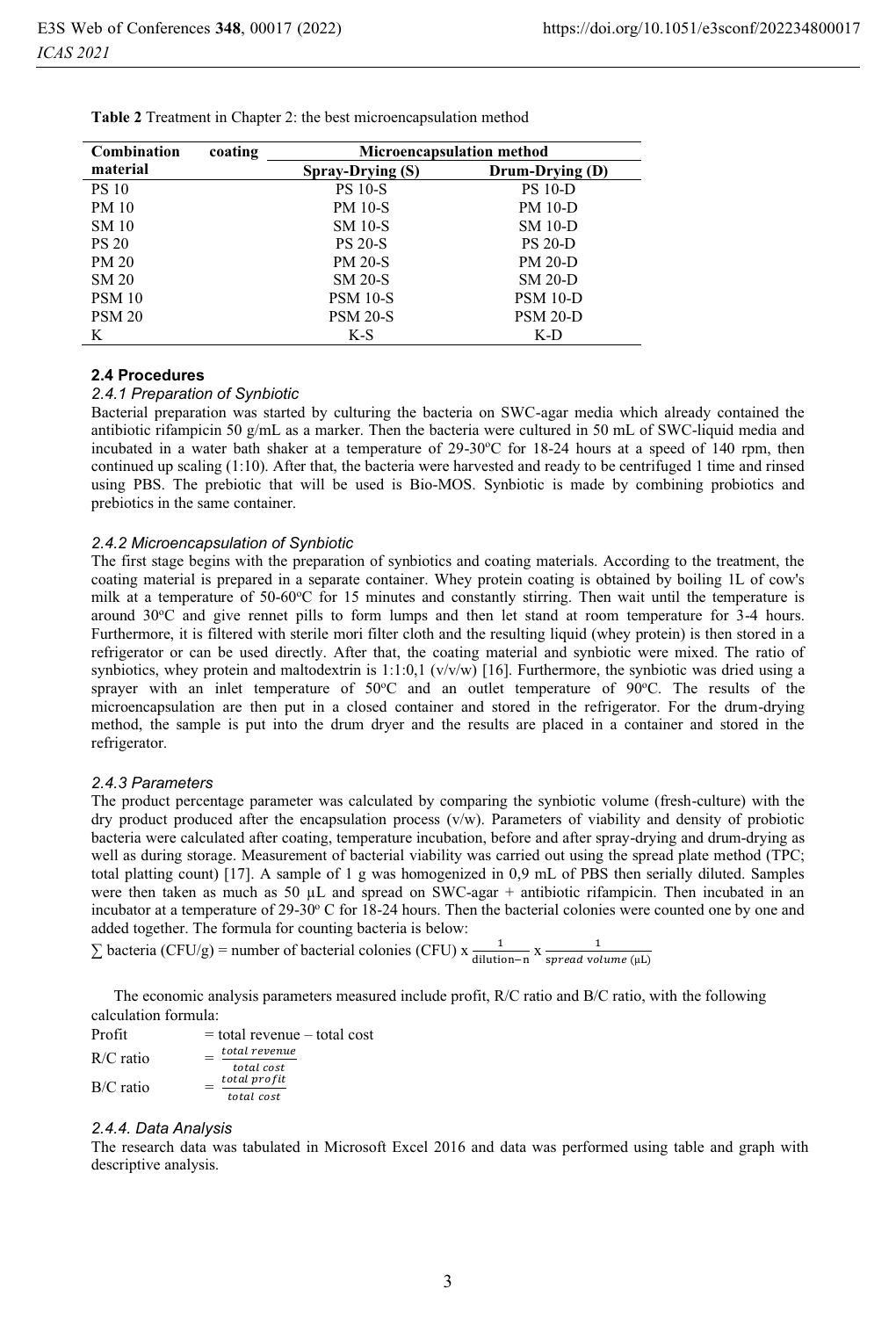# **3 Results and Discussion**

#### **3.1 Product percentage**

The results of calculating the percentage of probiotic bacteria products contained in synbiotics include: 1) the percentage of products after the spray and drum drying process; 2) the percentage of viability of probiotic bacteria after the spray and drum drying process. The following is the result of calculationg the percentage of the product (Figure 1).





The results showed that the percentage of product in the spray drying method was found in treatment 6 (coating material skim milk 20% and maltodextrin 20%) which was 7,6% higher than other treatments. Meanwhile, the lowest product percentage was found in treatment 9 (Control), which was 3,4%. The results showed that the percentage of product in the drum-drying method was found in treatment 6 (coating material skim milk 20% and maltodextrin 20%) which was 3,31% higher than other treatments. While the lowest product percentage is in treatment 9 (control) which is 1,51%. The following is the viability of 1Ub probiotic bacteria after being coated with a coating material (Table 3). The results showed that the viability of probiotic bacteria in each treatment after being given the coating material still grew with a density range of  $10^8 \text{--} 10^{10}$  CFU/mL, but after drying with the spray drying and drum drying methods, the viability of the bacteria became 0 meaning it did not grow at all.

**Table 3**. Density of 1Ub probiotic bacteria cells after being coated with various treatment materials

| Treatment | Probiotic bacteria cell density (CFU/mL) |
|-----------|------------------------------------------|
| 1         | $1,50 \times 10^{10}$                    |
| 2         | $4,61 \times 10^{9}$                     |
| 3         | 5,80 x $10^8$                            |
| 4         | $2,00 \times 10^8$                       |
| 5         | $4,80 \times 10^{9}$                     |
| 6         | $4,46 \times 10^{9}$                     |
| 7         | $8,40 \times 10^8$                       |
| 8         | $6,32 \times 10^9$                       |
| 9         | $4,00 \times 10^9$                       |

#### **3.2 Synbiotic microcapsule physical quality**

At the end of the in-vitro test, there was a change in the physical form of each treatment including a change in color and the presence of clumping. Table 4 shows the physical quality of dry synbiotic cultures from spray drying and drum drying during 1 month storage.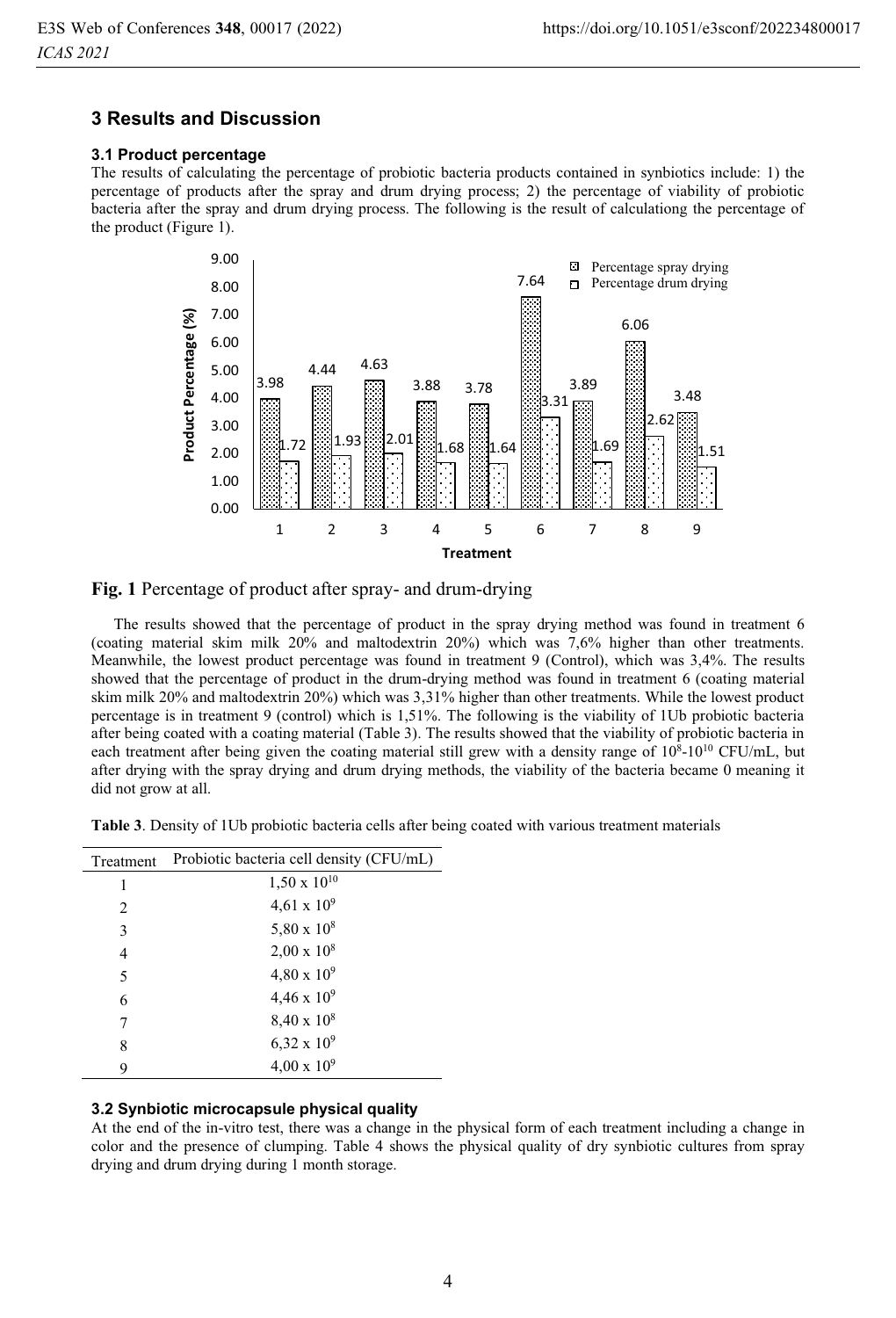|              |                                             |                                  | Physical form of spray drying                             | Physical form of drum drying    |                                  |  |  |
|--------------|---------------------------------------------|----------------------------------|-----------------------------------------------------------|---------------------------------|----------------------------------|--|--|
| Treatment    | Storage                                     | Day 1                            | Day $30$                                                  | Day 1                           | Day $30$                         |  |  |
| $\mathbf{1}$ | Room<br>temperature<br>$(25-29^{\circ}C)$   | Powder, white,<br>slightly cream | Powder, white,<br>lumpy                                   | Creamy brown,<br>slightly lumpy | Creamy brown,<br>slightly lumpy  |  |  |
|              | Cold<br>temperature<br>$(4^{\circ}C)$       | Powder, white,                   | Powder, white,                                            | Creamy brown,<br>slightly lumpy | Creamy brown,<br>slightly lumpy  |  |  |
|              | Room<br>temperature<br>$(25-29$ °C)         | Powder, white,                   | Powder, white,                                            | Creamy, slightly<br>lumpy       | Creamy, slightly<br>lumpy        |  |  |
| $\sqrt{2}$   | Cold<br>temperature<br>$(4^{\circ}C)$       | Powder, white,                   | Powder, white,                                            | Creamy, slightly<br>lumpy       | Creamy, slightly<br>lumpy        |  |  |
| 3            | Room<br>temperature<br>$(25-29$ °C)<br>Cold | Powder, white,                   | Powder, white,<br>slightly cream                          | Creamy, slightly<br>lumpy       | Creamy brown,<br>slightly lumpy  |  |  |
|              | temperature<br>$(4^{\circ}C)$               | Powder, white,                   | Powder, white,                                            | Creamy, slightly<br>lumpy       | Creamy brown,<br>slightly lumpy  |  |  |
| 4            | Room<br>temperature<br>$(25-29$ °C)         | Powder, white,                   | Powder, white,<br>slightly cream                          | Creamy, slightly<br>lumpy       | Creamy brown,<br>slightly lumpy  |  |  |
|              | Cold<br>temperature<br>$(4^{\circ}C)$       | Powder, white,                   | Powder, white,<br>slightly cream                          | Creamy, slightly<br>lumpy       | Creamy brown,<br>slightly lumpy  |  |  |
|              | Room<br>temperature<br>$(25-29^{\circ}C)$   | Powder, white,                   | Powder, white,<br>slightly lumpy                          | Creamy brown,<br>slightly lumpy | Creamy brown,<br>slightly lumpy  |  |  |
| 5            | Cold<br>temperature<br>$(4^{\circ}C)$       | Powder, white,                   | Powder, white,<br>slightly lumpy                          | Creamy brown,<br>slightly lumpy | Creamy brown,<br>slightly lumpy  |  |  |
| 6            | Room<br>temperature<br>$(25-29^{\circ}C)$   | Powder, white,                   | Powder, white,<br>slightly cream                          | Creamy, slightly<br>lumpy       | Creamy brown,<br>slightly lumpy  |  |  |
|              | Cold<br>temperature<br>$(4^{\circ}C)$       | Powder, white,                   | Powder, white,                                            | Creamy, slightly<br>lumpy       | Creamy, slightly<br>lumpy        |  |  |
| 7            | Room<br>temperature<br>$(25-29$ °C)         | Powder, white,                   | Powder, white,                                            | Creamy brown,<br>slightly lumpy | Creamy brown,<br>slightly lumpy  |  |  |
|              | Cold<br>temperature<br>$(4^{\circ}C)$       | Powder, white,                   | Powder, white,                                            | Creamy brown,<br>slightly lumpy | Creamy brown,<br>slightly lumpy  |  |  |
|              | Room<br>temperature<br>$(25-29$ °C)         | Powder, white,                   | Powder, white,                                            | Creamy, slightly<br>lumpy       | Creamy brown,<br>slightly lumpy  |  |  |
| $\,$ 8 $\,$  | Cold<br>temperature<br>$(4^{\circ}C)$       | Powder, white,                   | Powder, white,                                            | Creamy, slightly<br>lumpy       | Creamy, slightly<br>lumpy        |  |  |
| 9            | Room<br>temperature<br>$(25-29^{\circ}C)$   | Powder, white,<br>slightly cream | Powder, white,<br>watery,<br>yellowish white<br>and lumpy | Brown, slightly<br>lumpy        | Brown, slightly<br>lumpy, sticky |  |  |
|              | Cold<br>temperature<br>$(4^{\circ}C)$       | Powder, white,<br>slightly cream | Powder, white,<br>watery,<br>yellowish white<br>and lumpy | Brown, slightly<br>lumpy        | Brown, slightly<br>lumpy,        |  |  |

|  |  |  |  |  |  |  |  |  |  |  | Table 4 Physical quality of dry synbiotic culture from spray drying and drum drying during 1 month storage. |  |
|--|--|--|--|--|--|--|--|--|--|--|-------------------------------------------------------------------------------------------------------------|--|
|--|--|--|--|--|--|--|--|--|--|--|-------------------------------------------------------------------------------------------------------------|--|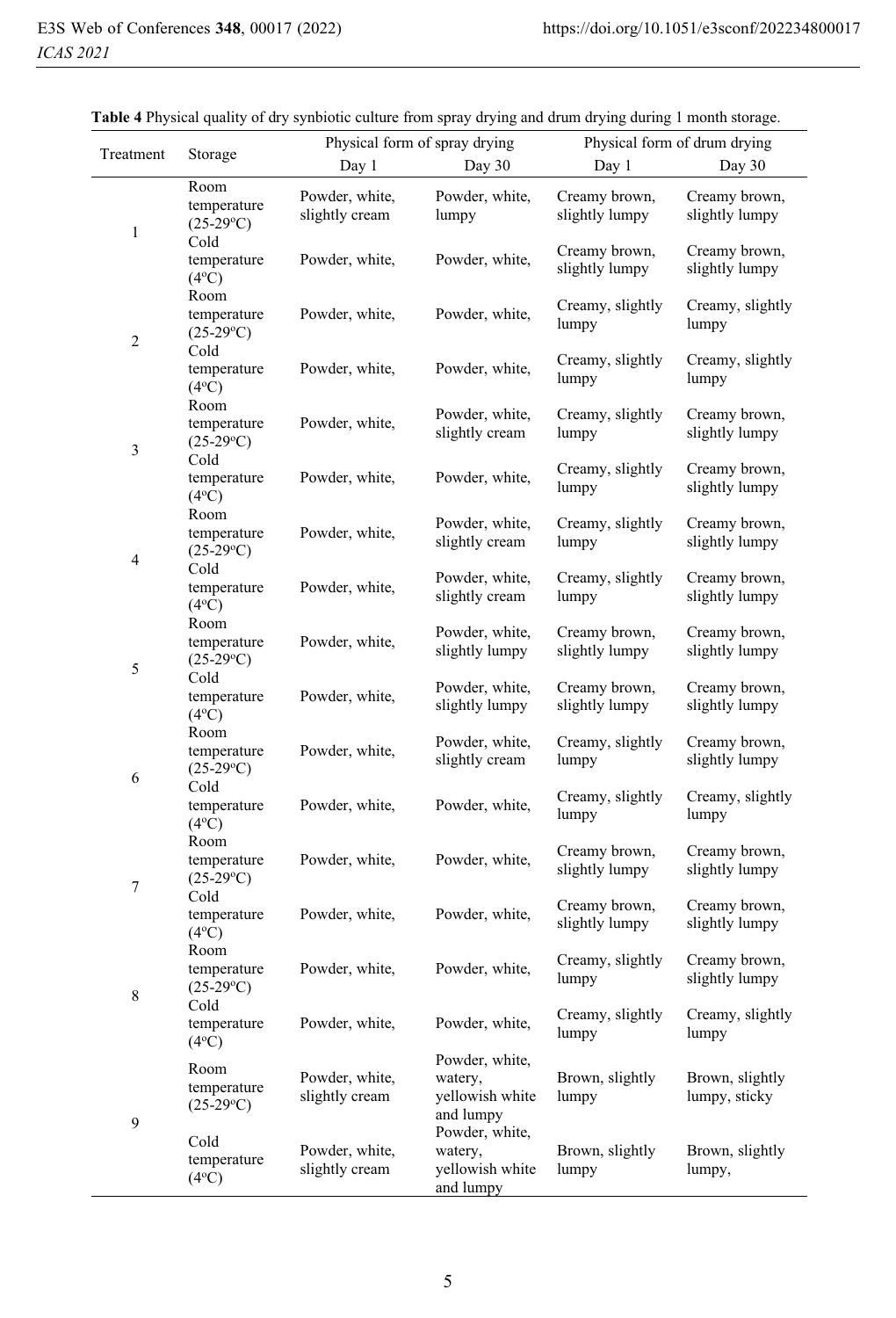The results of microencapsulation (spray-drying) showed that the percentage of product in treatment 6 (addition of 20% skim milk coating material and maltodextrin) resulted in the highest percentage of product compared to other treatments. The higher composition of skim milk in the encapsulating material, the lower the water content of the microencapsulated produced. The water content of skim milk ranges from 3-7% [18]. According to [19] the range of good moisture content for microencapsulated products obtained from spray drying is 2-6%. Furthermore, carbohydrates such as starch, maltodextrin, are good coating materials because of their low viscosity at high solids and high solubility properties [20]. Microencapsulation using the drum-drying method showed the same results in treatment 6 (coating material skim milk 20% and maltodextrin 20%). This treatment produced the highest percentage of product compared to other treatments.

The concentration of addition of skim milk combined with maltodextrin can affect the viability of bacterial cells. This is in accordance with the research conducted by [21] which showed that the higher the coating concentration, the higher the encapsulation efficiency, the better and stronger the shell. This statement was again proven in the research of [22], encapsulation treatment with 10% skim milk and 20% maltodextrin resulted in bacterial cell viability of 97,76%. These results were significantly different from the other three treatments. The better the coating material used, it can protect the core material well and protect volatile substances when the drying process takes place, which results in increased retention of the core material.

The choice of coating material that will protect the core material is the most important factor to maintain the viability of bacterial cells in the microencapsulation process. According to [23] optimal efficiency can be obtained from the protein and carbohydrate matrix as a microencapsulated wall. The coating materials used in this study were whey protein, skim milk, and maltodextrin. Referring to the results of the study, the two encapsulation ingredients in the form of 20% skim milk and 20% maltodextrin (Treatment 6) were the best ingredients. The microencapsulated wall consisting of two encapsulated materials is able to provide good protection because the use of these two materials results in higher efficiency than one encapsulated material as a filler. This is due to the ability of the encapsulant to interact to form granules that can coat the encapsulated components better [22].

#### **3.3 Economic Analysis**

The economic analysis used includes profit, business feasibility analysis (R/C) ratio, and (B/C) ratio. The results of the economic analysis of the resulting product are shown in Table 5.

|                |                 | Spray drying method | Drum drying method |                 |              |                |
|----------------|-----------------|---------------------|--------------------|-----------------|--------------|----------------|
| Treatments     | <b>Benefit</b>  | R/C<br>Ratio        | <b>B/C</b> Ratio   | <b>Benefit</b>  | R/C<br>Ratio | B/C Ratio      |
|                | (335, 444, 444) | 0.74                | $-0.256064461$     | (371, 745, 941) | 0.72         | $-0.283775527$ |
| 2              | (221, 111, 111) | 0.83                | $-0.168787108$     | (261, 671, 442) | 0.80         | $-0.199749193$ |
| 3              | (174, 833, 333) | 0.87                | $-0.13346056$      | (217, 117, 479) | 0.83         | $-0.165738533$ |
| $\overline{4}$ | (359, 944, 444) | 0.73                | $-0.274766751$     | (395, 333, 333) | 0.70         | $-0.30178117$  |
| 5              | (384, 444, 444) | 0.71                | $-0.293469042$     | (418,920,726)   | 0.68         | $-0.319786814$ |
| 6              | 562,888,889     | 1.43                | 0.429686175        | 493,125,119     | 1.38         | 0.376431389    |
| 7              | (356, 541, 667) | 0.73                | $-0.272169211$     | (621, 542, 980) | 0.53         | $-0.47446029$  |
| 8              | 174,291,667     | 1.13                | 0.133047074        | (238, 247, 851) | 0.82         | -0.181868589   |
| 9              | (457,944,444)   | 0.65                | -0.349575912       | (489, 682, 904) | 0.63         | $-0.373803743$ |

**Table 5** Results of the economic analysis of synbiotic microcapsules using the spray drying and drum drying methods

Based on economic analysis, the most profitable treatment and has business feasibility is treatment 6. This can be seen in the results of the percentage of synbiotic products produced which have a greater value than the others. R/C ratio analysis is an analysis used to see the relative advantages that will be obtained in a business. Basically, a business will be said to be feasible to run if the R/C ratio value obtained is greater than 1. This can happen because the higher the R/C ratio value of a business, the higher the profit level to be obtained [24]. The results of the R/C ratio analysis showed that with the spray drying method, treatments 6 and 8 had values of 1,4 and 1.13, respectively. While in the drum drying method, the treatment with the highest R/C ratio value resulted from treatment 6. The next analysis is the B/C ratio, where the B/C ratio is the ratio between positive net benefits and negative net benefits in a business. In the application of the B/C ratio, a business/investment can be said to be feasible if the B/C value  $>1$  is obtained, while a business is said to be unfeasible if the B/C value  $<1$ . In its application to a business, the analysis of the B/C ratio against a situation is an analysis that is needed to see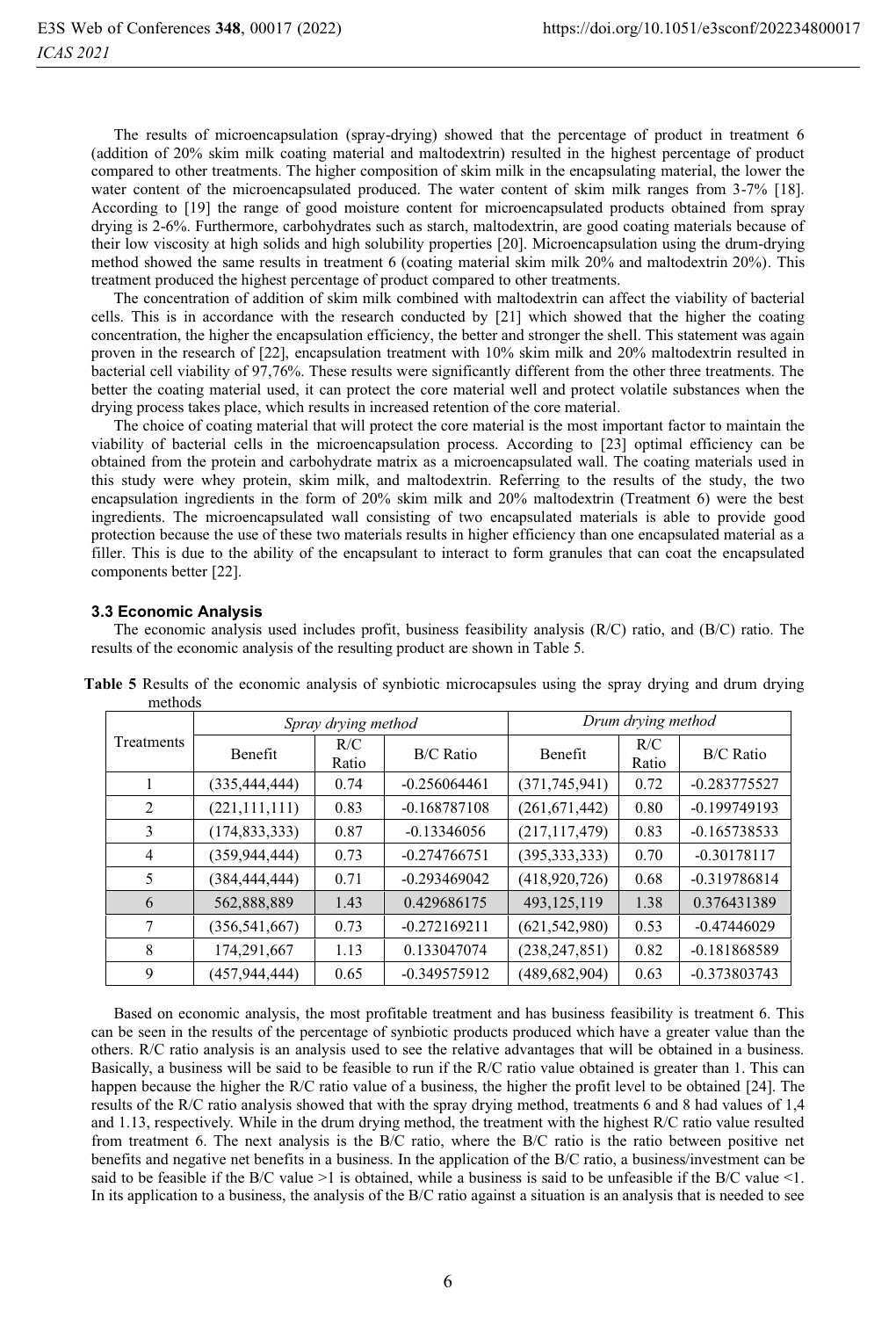to what extent the comparison between the value of benefits and the value of costs is seen in the present value condition. The results of the analysis of the B/C ratio on the spray drying and drum drying methods in all treatments showed a B/C value <1, but in treatment 6 the resulting value was still positive and if further improvements were made it could provide maximum business feasibility.

# **Conclusions and Suggestions**

Synbiotic coated with a combination of 20% skim milk and 20% maltodextrin (Treatment 6) with spray drying and drum drying methods was the best result in this study compared to other treatments. Treatment 6 on the spray drying method resulted in the highest percentage of product, physical characteristics in the form of a white fine powder when stored at cold temperatures  $(4^{\circ}C)$  or at room  $(25-29^{\circ}C)$ . Meanwhile, in the drum drying method, the characteristics are brownish beige and there are few lumps. The results of the economic analysis also show that treatment 6 is more profitable and from the analysis of the R/C ratio along with the B/C ratio, treatment 6 has business feasibility compared to other treatments. Research on drying methods that can maintain the viability of 1Ub bacteria needs to be done, one of which is the freeze drying method, but it needs a combination that matches so that the resulting product has high viability and the method used can be more efficient to use.

# **Acknowledgment**

We express our gratitude to SV IPB which has funded this research and to the Study Program of Production Technology and Management of Aquaculture which has given permission to use the facilities for the implementation of this research activity.

# **References**

- 1. [FAO] Food and Agriculture Organization. Evaluation of health and nutritional properties of powder milk and live lactic acid bacteria.Food and Agriculture Organization of the United Nations and World Health Organization Expert ConsultationReport(Availableat: http://www.who.int/foodsafety/publications/fs\_management/en/probiotics.pdf. Last Accessed 19.03.134) (2001)
- 2. S. K. Nayak. Immunol, *Probiotics and imunity: a fish perspective*, **29**: 2-14. (2010)
- 3. Widanarni, I. Tepu, Sukenda, S. Mia, J Ris Akuak, *Seleksi bakteri probiotik untuk biokontrol vibriosis pada larva udang windu, Penaeus monodon menggunakan cara kultur bersama*, **4**: 95-105 (2009)
- 4. P. Chitprasert, P Sudsai, A Rodklongtan, Carbohydrate Polymers, *Aluminum carboxymethyl cellulose– rice bran microcapsules: Enhancing survival of Lactobacillus reuteri KUB-AC5*, **90**: 78–86 (2012)
- 5. R. Cerezuela, J. Meseguer, M. A. Esteban, J Aquac Res Develop. *Current knowledge in synbiotic use for fish aquaculture*, 2155 - 9546 (2011)
- 6. T. G. Huynh, Y. L. Shiu, T. P. Nguyen, Q. P. Truong, J. C. Chen, C. H. Liu, Fish Shellfish Immunol, *Current applications, selection, and possible mechanisms of actions of synbiotics in improving the growth and health status in aquaculture: a review*, **64**: 367-382 (2017)
- 7. D. E. Ramadhani, Widanarni, Sukenda. Jurnal Akuakultur Indonesia, *Microencapsulation of probiotics and its application with prebiotic in Pacific white shrimp larvae through Artemia* sp*.* **18**(2): 130-140 2019
- 8. Hamsah, Widanarni, Alimuddin, M. Yuhana, M. Z. Junior, Res J Microbiol, *Bacterial population, activity of enzymes and growth rate of pacific white shrimp larvae administered Pseudoalteromonas piscicida and Mannanoligosaccharide through bio-encapsulation of Artemia* sp., **12** (2): 128-136 (2017)
- 9. D. Febrianti, Yuhana M, Widanarni, J Fish Aquac Sci, *Dietary synbiotic microcapsule influence the immune responses, growth performance and microbial populations to white spot syndrome virus in pacific white shrimp (Litopenaeus vannamei)*, **11**(1): 28-42 (2016)
- 10. J. W. Collins, R. M. La Ragione, M. J. Woodward, L. E. J. Searle, Springer-Verlag, *Application of prebiotics and probiotics in livestock,* 57-88 (2009)
- 11. M. J. Martin, F. Lara-Villoslada, M. A. Ruiz, M. E. Morales, Innov Food Sci Emerg Technol, *Microencapsulation of bacteria: a review of different technologies and their impact on the probiotic effects.* **27**: 15-25 (2015)
- 12. K. Sultana, G. Godward, N. Reynolds, R. Arumugaswamy, P. Peiris, K. Kailasapathy, International Journal of Food Microbiology, *Encapsulation of probiotic bacteria with alginate–starch and evaluation of survival in simulated gastrointestinal conditions and in yoghurt*, **62**: 47–55 (2000)
- 13. D. Y. Ying, M. C. Phoon, L. Sanguansri, R. Weerakkody, I. Burgar, M. A. Augustin, Journal of Food Science, *Microencapsulated Lactobacillus rhamnosus GG powders: Relationship of powder physical properties to probiotic survival during storage*, **75**: 588–595 (2010)